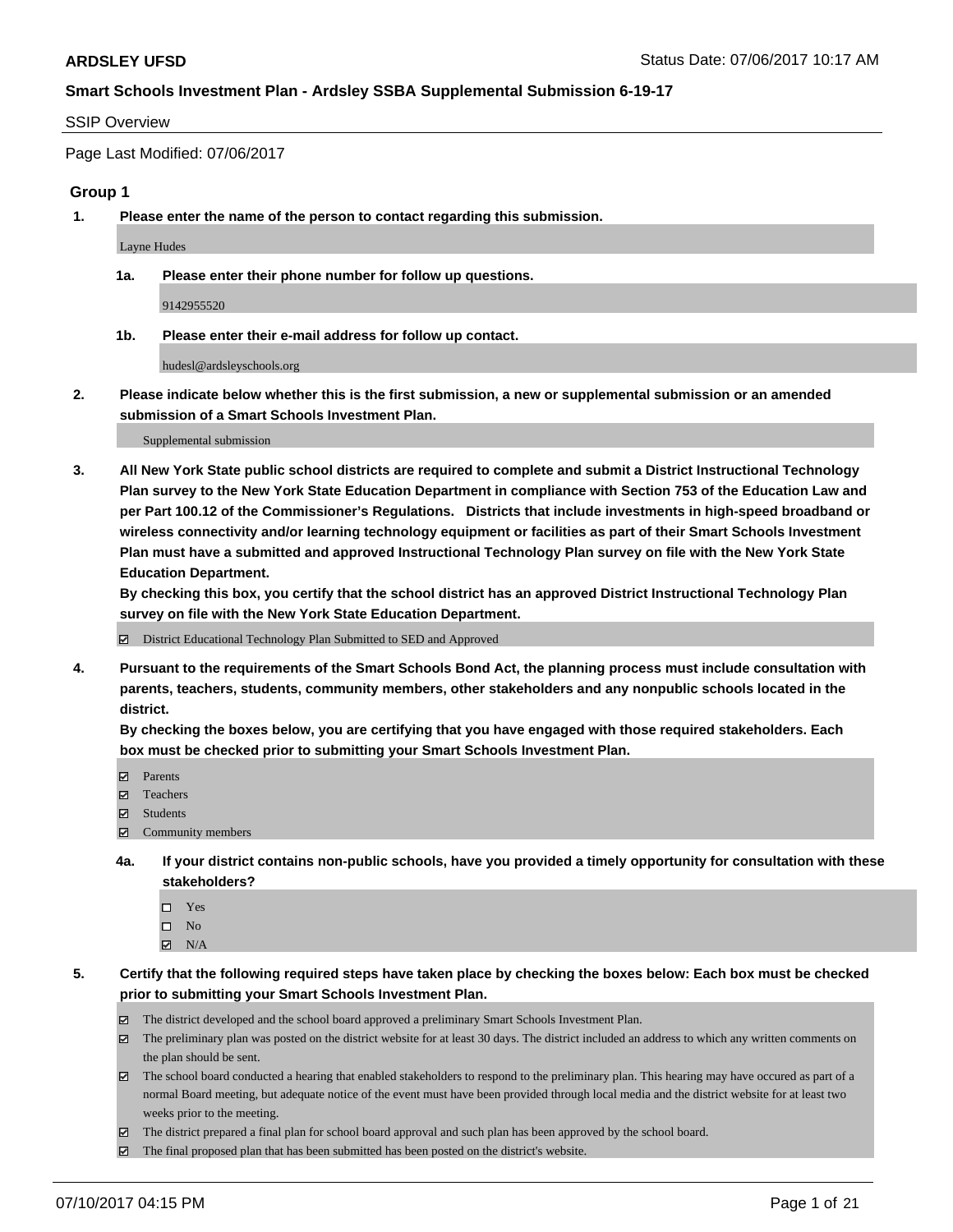#### SSIP Overview

Page Last Modified: 07/06/2017

**5a. Please upload the proposed Smart Schools Investment Plan (SSIP) that was posted on the district's website, along with any supporting materials. Note that this should be different than your recently submitted Educational Technology Survey. The Final SSIP, as approved by the School Board, should also be posted on the website and remain there during the course of the projects contained therein.**

Ardsley Smart Schools Bond Act- 2nd PLAN -Amended Submission - Investment Plan 2017 - Google Docs.pdf

**5b. Enter the webpage address where the final Smart Schools Investment Plan is posted. The Plan should remain posted for the life of the included projects.**

https://www.ardsleyschools.org/cms/lib/NY02211898/Centricity/Domain/76/Ardsley%20Smart%20Schools%20Bond%20Act- %202nd%20PLAN%20-Amended%20Submission%20-%20Investment%20Plan%202017%20-%20Google%20Docs.pdf

**6. Please enter an estimate of the total number of students and staff that will benefit from this Smart Schools Investment Plan based on the cumulative projects submitted to date.**

2,106

**7. An LEA/School District may partner with one or more other LEA/School Districts to form a consortium to pool Smart Schools Bond Act funds for a project that meets all other Smart School Bond Act requirements. Each school district participating in the consortium will need to file an approved Smart Schools Investment Plan for the project and submit a signed Memorandum of Understanding that sets forth the details of the consortium including the roles of each respective district.**

 $\Box$  The district plans to participate in a consortium to partner with other school district(s) to implement a Smart Schools project.

**8. Please enter the name and 6-digit SED Code for each LEA/School District participating in the Consortium.**

| <b>Partner LEA/District</b> | <b>ISED BEDS Code</b> |
|-----------------------------|-----------------------|
| (No Response)               | (No Response)         |

**9. Please upload a signed Memorandum of Understanding with all of the participating Consortium partners.**

(No Response)

**10. Your district's Smart Schools Bond Act Allocation is:**

\$577,595

**11. Enter the budget sub-allocations by category that you are submitting for approval at this time. If you are not budgeting SSBA funds for a category, please enter 0 (zero.) If the value entered is \$0, you will not be required to complete that survey question.**

|                                       | Sub-           |
|---------------------------------------|----------------|
|                                       | Allocations    |
| <b>School Connectivity</b>            | l 0            |
| Connectivity Projects for Communities | $\overline{0}$ |
| <b>Classroom Technology</b>           | 65,878         |
| Pre-Kindergarten Classrooms           | l O            |
| Replace Transportable Classrooms      | $\Omega$       |
| High-Tech Security Features           | <b>0</b>       |
| Totals:                               | 65,878         |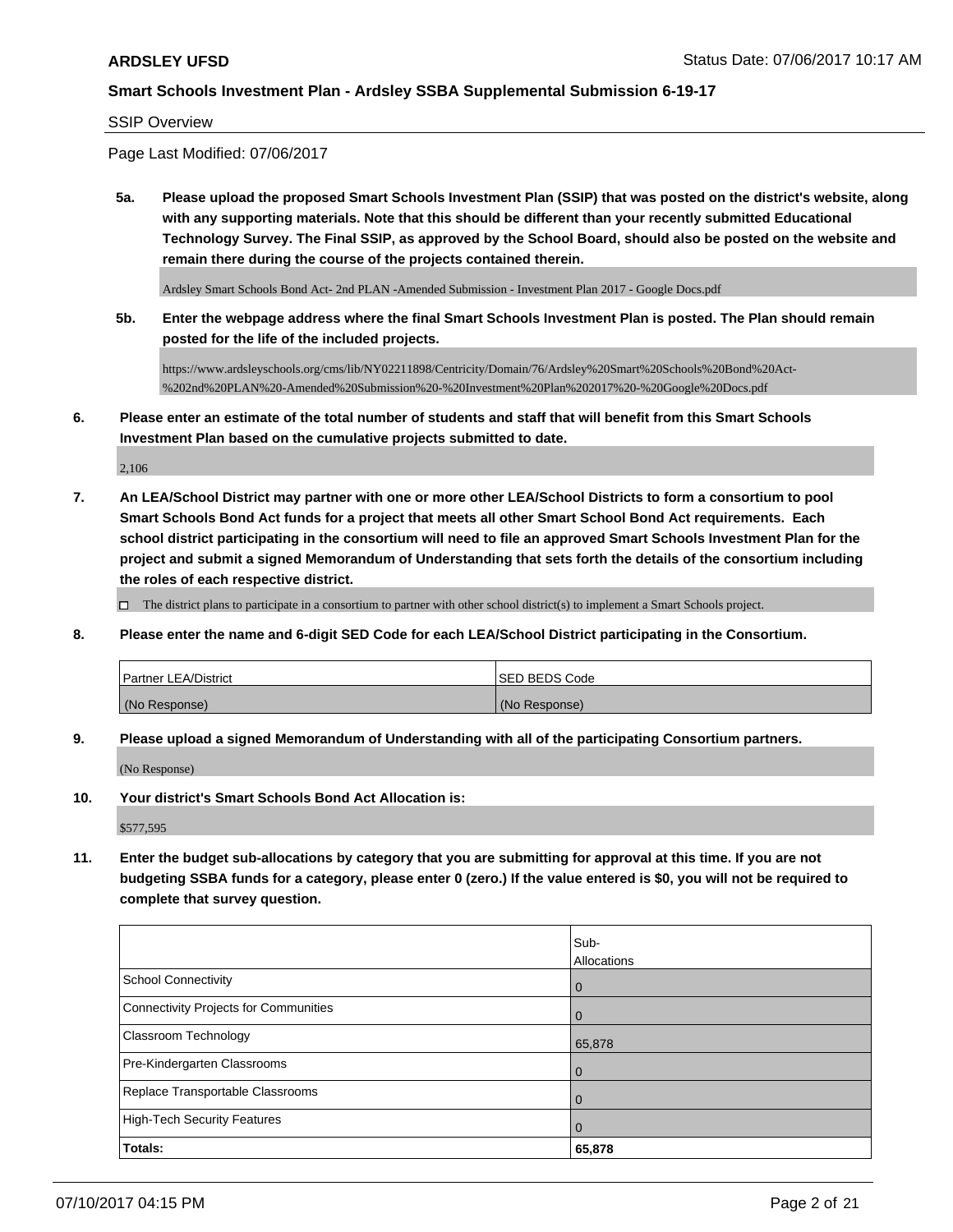### School Connectivity

Page Last Modified: 07/06/2017

## **Group 1**

- **1. In order for students and faculty to receive the maximum benefit from the technology made available under the Smart Schools Bond Act, their school buildings must possess sufficient connectivity infrastructure to ensure that devices can be used during the school day. Smart Schools Investment Plans must demonstrate that:**
	- **sufficient infrastructure that meets the Federal Communications Commission's 100 Mbps per 1,000 students standard currently exists in the buildings where new devices will be deployed, or**
	- **is a planned use of a portion of Smart Schools Bond Act funds, or**
	- **is under development through another funding source.**

**Smart Schools Bond Act funds used for technology infrastructure or classroom technology investments must increase the number of school buildings that meet or exceed the minimum speed standard of 100 Mbps per 1,000 students and staff within 12 months. This standard may be met on either a contracted 24/7 firm service or a "burstable" capability. If the standard is met under the burstable criteria, it must be:**

**1. Specifically codified in a service contract with a provider, and**

**2. Guaranteed to be available to all students and devices as needed, particularly during periods of high demand, such as computer-based testing (CBT) periods.**

**Please describe how your district already meets or is planning to meet this standard within 12 months of plan submission.**

(No Response)

- **1a. If a district believes that it will be impossible to meet this standard within 12 months, it may apply for a waiver of this requirement, as described on the Smart Schools website. The waiver must be filed and approved by SED prior to submitting this survey.**
	- By checking this box, you are certifying that the school district has an approved waiver of this requirement on file with the New York State Education Department.

#### **2. Connectivity Speed Calculator (Required)**

|                         | Number of<br><b>Students</b> | Multiply by<br>100 Kbps | Divide by 1000 Current Speed<br>to Convert to<br>Required<br>Speed in Mb | l in Mb | Expected<br>Speed to be<br>Attained Within Required<br>12 Months | <b>Expected Date</b><br><b>When</b><br>Speed Will be<br>Met |
|-------------------------|------------------------------|-------------------------|--------------------------------------------------------------------------|---------|------------------------------------------------------------------|-------------------------------------------------------------|
| <b>Calculated Speed</b> | 2.106                        | 210,600                 | 210.6                                                                    | 300     | 300                                                              | 4/15/16                                                     |

## **3. Describe how you intend to use Smart Schools Bond Act funds for high-speed broadband and/or wireless connectivity projects in school buildings.**

(No Response)

**4. Describe the linkage between the district's District Instructional Technology Plan and the proposed projects. (There should be a link between your response to this question and your response to Question 1 in Part E. Curriculum and Instruction "What are the district's plans to use digital connectivity and technology to improve teaching and learning?)**

(No Response)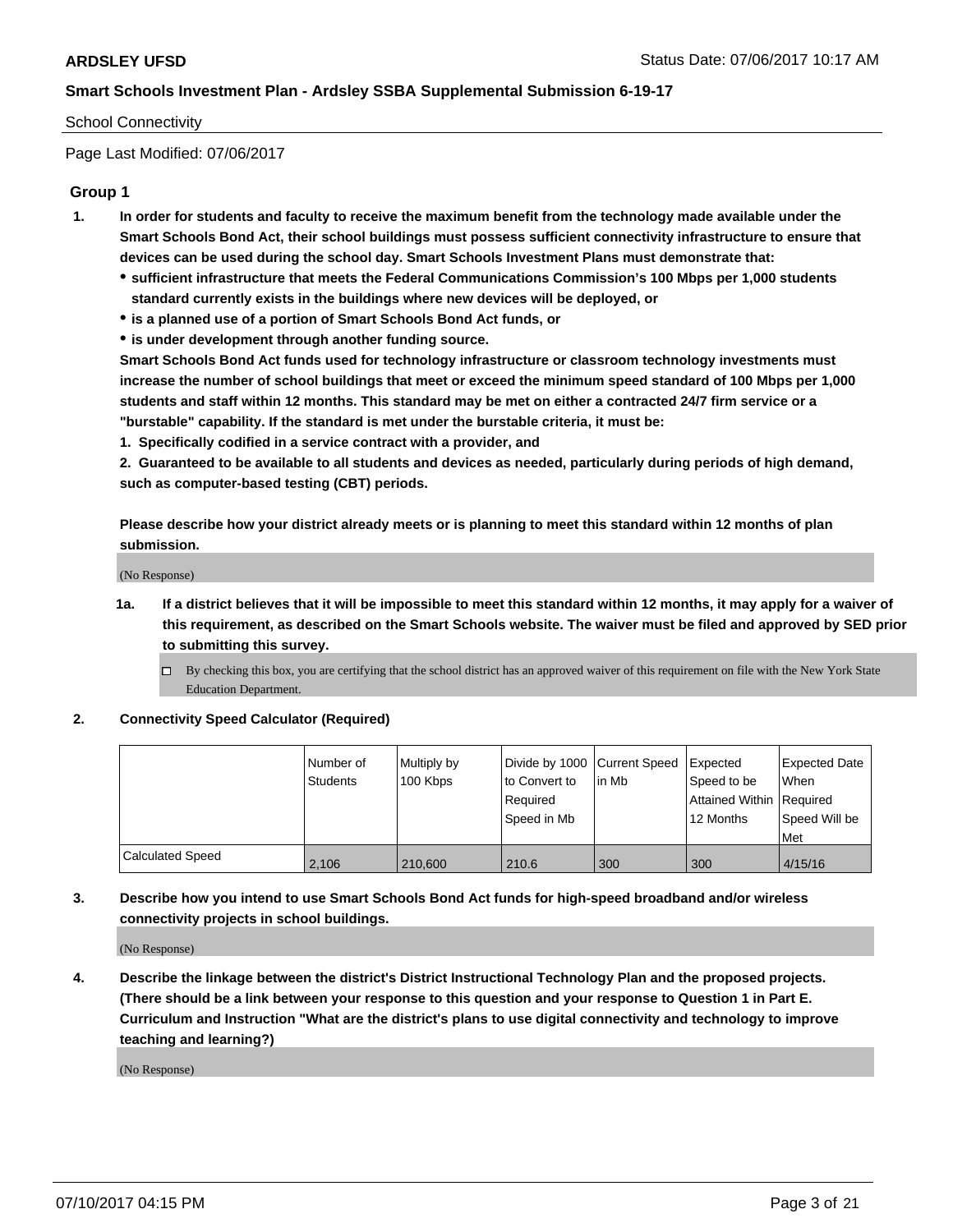#### School Connectivity

Page Last Modified: 07/06/2017

**5. If the district wishes to have students and staff access the Internet from wireless devices within the school building, or in close proximity to it, it must first ensure that it has a robust Wi-Fi network in place that has sufficient bandwidth to meet user demand.**

**Please describe how you have quantified this demand and how you plan to meet this demand.**

(No Response)

**6. As indicated on Page 5 of the guidance, the Office of Facilities Planning will have to conduct a preliminary review of all capital projects, including connectivity projects.**

**Please indicate on a separate row each project number given to you by the Office of Facilities Planning.**

| Project Number |  |
|----------------|--|
|                |  |
| (No Response)  |  |

**7. Certain high-tech security and connectivity infrastructure projects may be eligible for an expedited review process as determined by the Office of Facilities Planning.**

**Was your project deemed eligible for streamlined review?**

(No Response)

**8. Include the name and license number of the architect or engineer of record.**

| Name          | License Number |
|---------------|----------------|
| (No Response) | (No Response)  |

**9. If you are submitting an allocation for School Connectivity complete this table.**

**Note that the calculated Total at the bottom of the table must equal the Total allocation for this category that you entered in the SSIP Overview overall budget.** 

|                                            | Sub-          |
|--------------------------------------------|---------------|
|                                            | Allocation    |
| Network/Access Costs                       | (No Response) |
| <b>Outside Plant Costs</b>                 | (No Response) |
| School Internal Connections and Components | (No Response) |
| <b>Professional Services</b>               | (No Response) |
| Testing                                    | (No Response) |
| <b>Other Upfront Costs</b>                 | (No Response) |
| <b>Other Costs</b>                         | (No Response) |
| Totals:                                    | 0             |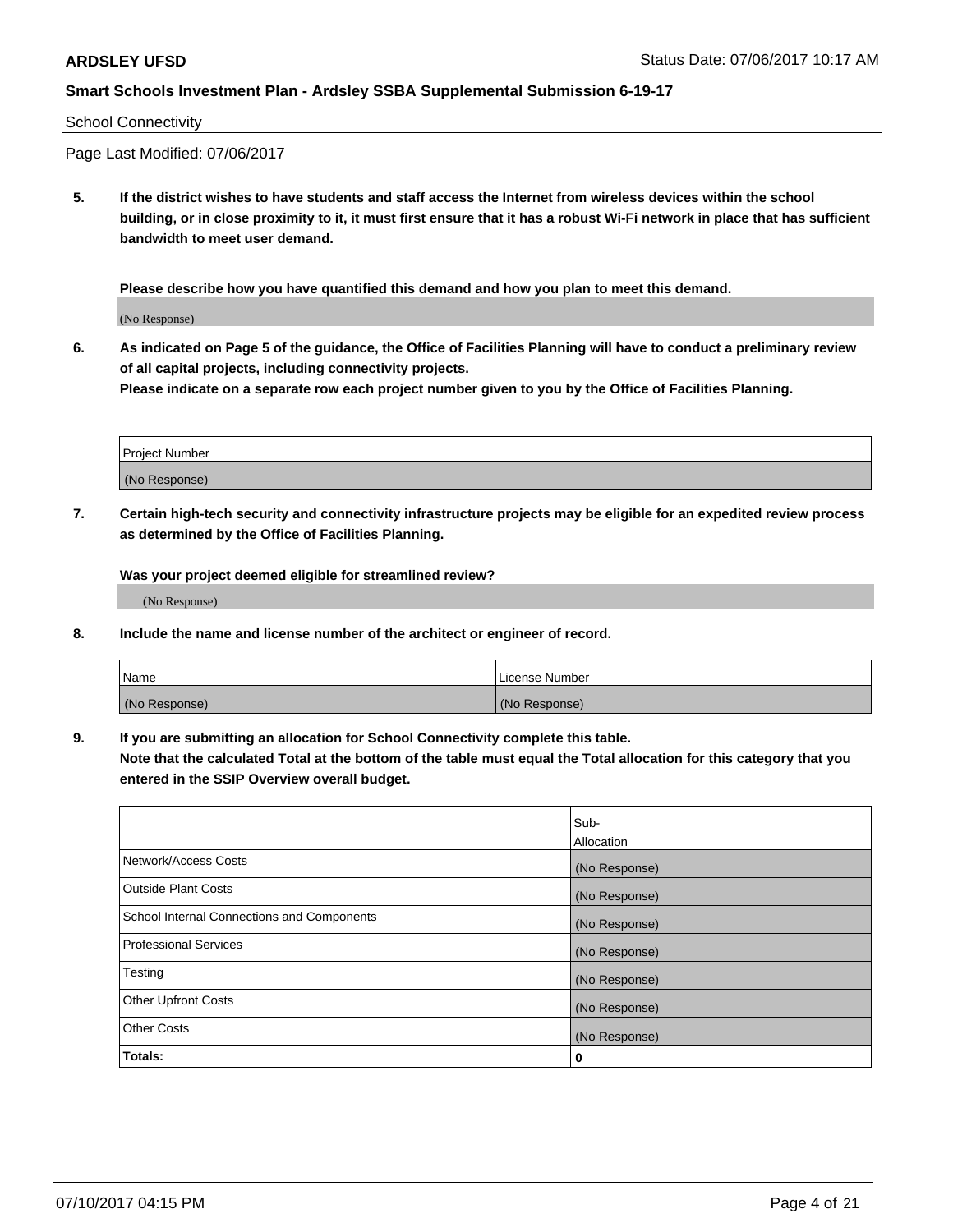#### School Connectivity

Page Last Modified: 07/06/2017

**10. Please detail the type, quantity, per unit cost and total cost of the eligible items under each sub-category. This is especially important for any expenditures listed under the "Other" category. All expenditures must be eligible for tax-exempt financing to be reimbursed through the SSBA. Sufficient detail must be provided so that we can verify this is the case. If you have any questions, please contact us directly through smartschools@nysed.gov. NOTE: Wireless Access Points should be included in this category, not under Classroom Educational Technology, except those that will be loaned/purchased for nonpublic schools. Add rows under each sub-category for additional items, as needed.**

Select the allowable expenditure type. Repeat to add another item under each type. Item to be purchased  $\sqrt{$  Quantity  $\sqrt{}$  Cost per Item  $\sqrt{}$  Total Cost (No Response) (No Response) (No Response) (No Response) (No Response)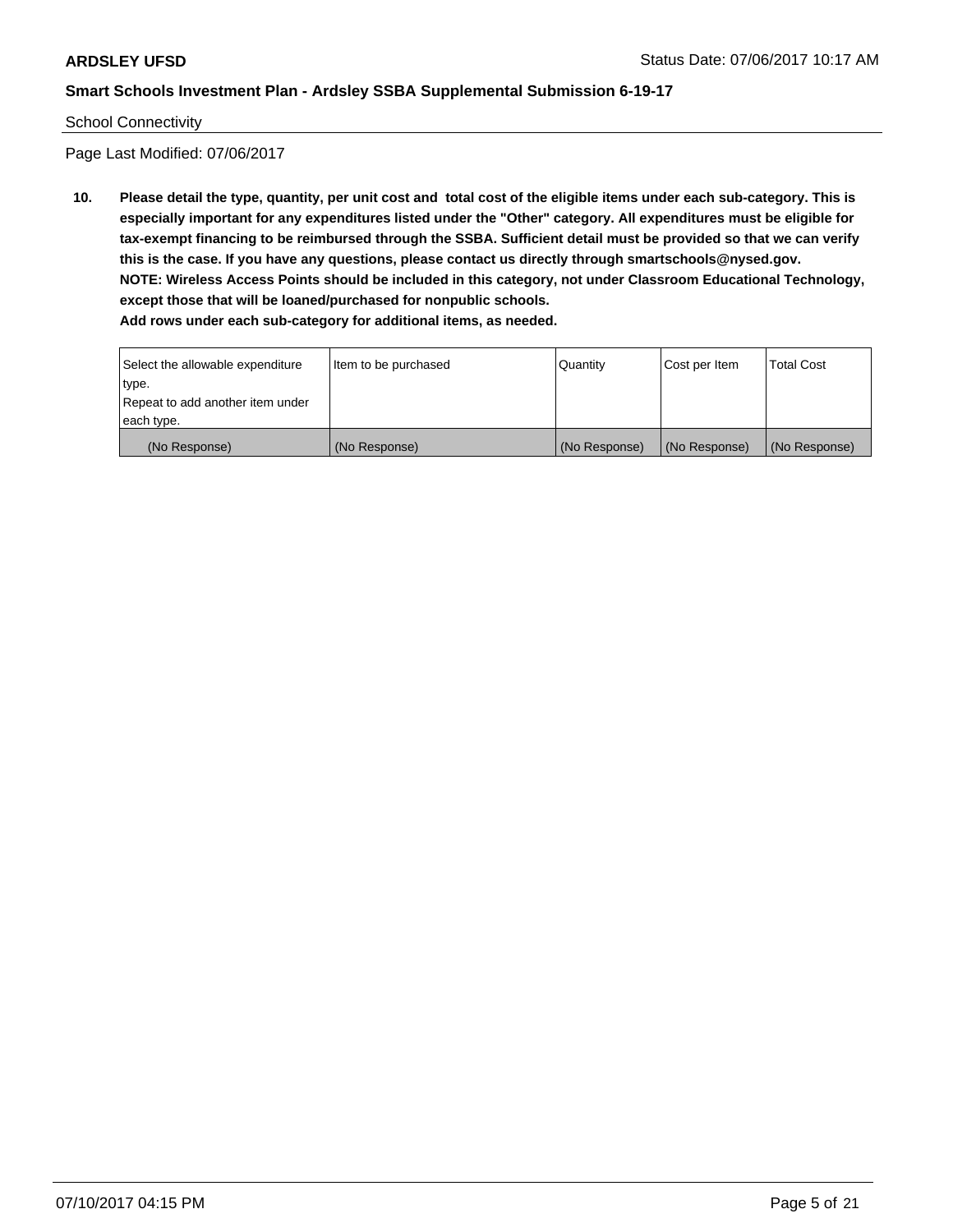Community Connectivity (Broadband and Wireless)

Page Last Modified: 07/05/2017

#### **Group 1**

**1. Describe how you intend to use Smart Schools Bond Act funds for high-speed broadband and/or wireless connectivity projects in the community.**

(No Response)

**2. Please describe how the proposed project(s) will promote student achievement and increase student and/or staff access to the Internet in a manner that enhances student learning and/or instruction outside of the school day and/or school building.**

(No Response)

**3. Community connectivity projects must comply with all the necessary local building codes and regulations (building and related permits are not required prior to plan submission).**

 $\Box$  I certify that we will comply with all the necessary local building codes and regulations.

**4. Please describe the physical location of the proposed investment.**

(No Response)

**5. Please provide the initial list of partners participating in the Community Connectivity Broadband Project, along with their Federal Tax Identification (Employer Identification) number.**

| <b>Project Partners</b> | Federal ID#     |
|-------------------------|-----------------|
| (No Response)           | l (No Response) |

**6. If you are submitting an allocation for Community Connectivity, complete this table. Note that the calculated Total at the bottom of the table must equal the Total allocation for this category that you entered in the SSIP Overview overall budget.**

|                                    | Sub-Allocation |
|------------------------------------|----------------|
| Network/Access Costs               | (No Response)  |
| Outside Plant Costs                | (No Response)  |
| <b>Tower Costs</b>                 | (No Response)  |
| <b>Customer Premises Equipment</b> | (No Response)  |
| <b>Professional Services</b>       | (No Response)  |
| Testing                            | (No Response)  |
| <b>Other Upfront Costs</b>         | (No Response)  |
| <b>Other Costs</b>                 | (No Response)  |
| Totals:                            | 0              |

**7. Please detail the type, quantity, per unit cost and total cost of the eligible items under each sub-category. This is especially important for any expenditures listed under the "Other" category. All expenditures must be capital-bond eligible to be reimbursed through the SSBA. If you have any questions, please contact us directly through smartschools@nysed.gov.**

**Add rows under each sub-category for additional items, as needed.**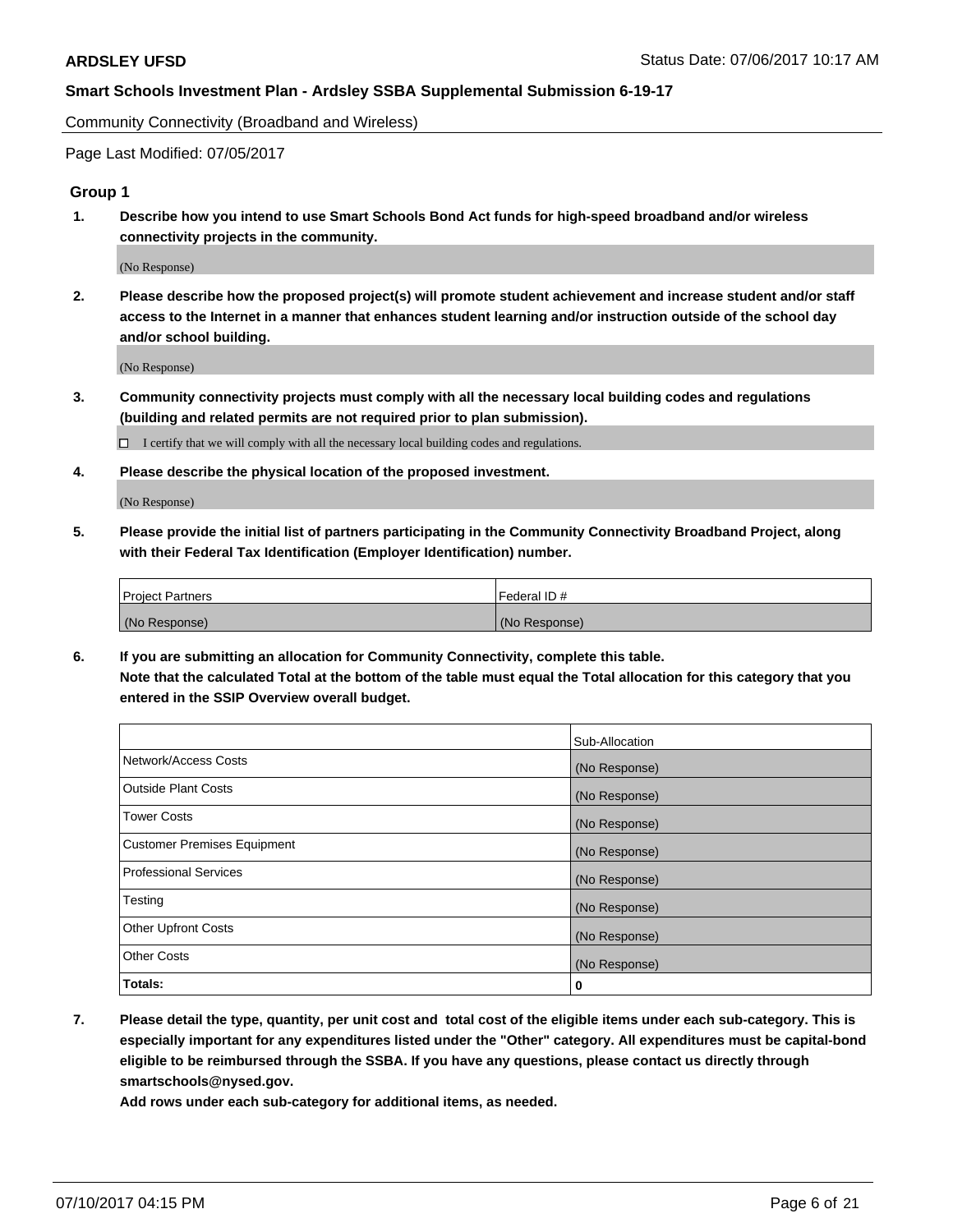Community Connectivity (Broadband and Wireless)

Page Last Modified: 07/05/2017

| Select the allowable expenditure<br>type.<br>Repeat to add another item under | Item to be purchased | Quantity      | Cost per Item | <b>Total Cost</b> |
|-------------------------------------------------------------------------------|----------------------|---------------|---------------|-------------------|
| each type.                                                                    |                      |               |               |                   |
| (No Response)                                                                 | (No Response)        | (No Response) | (No Response) | (No Response)     |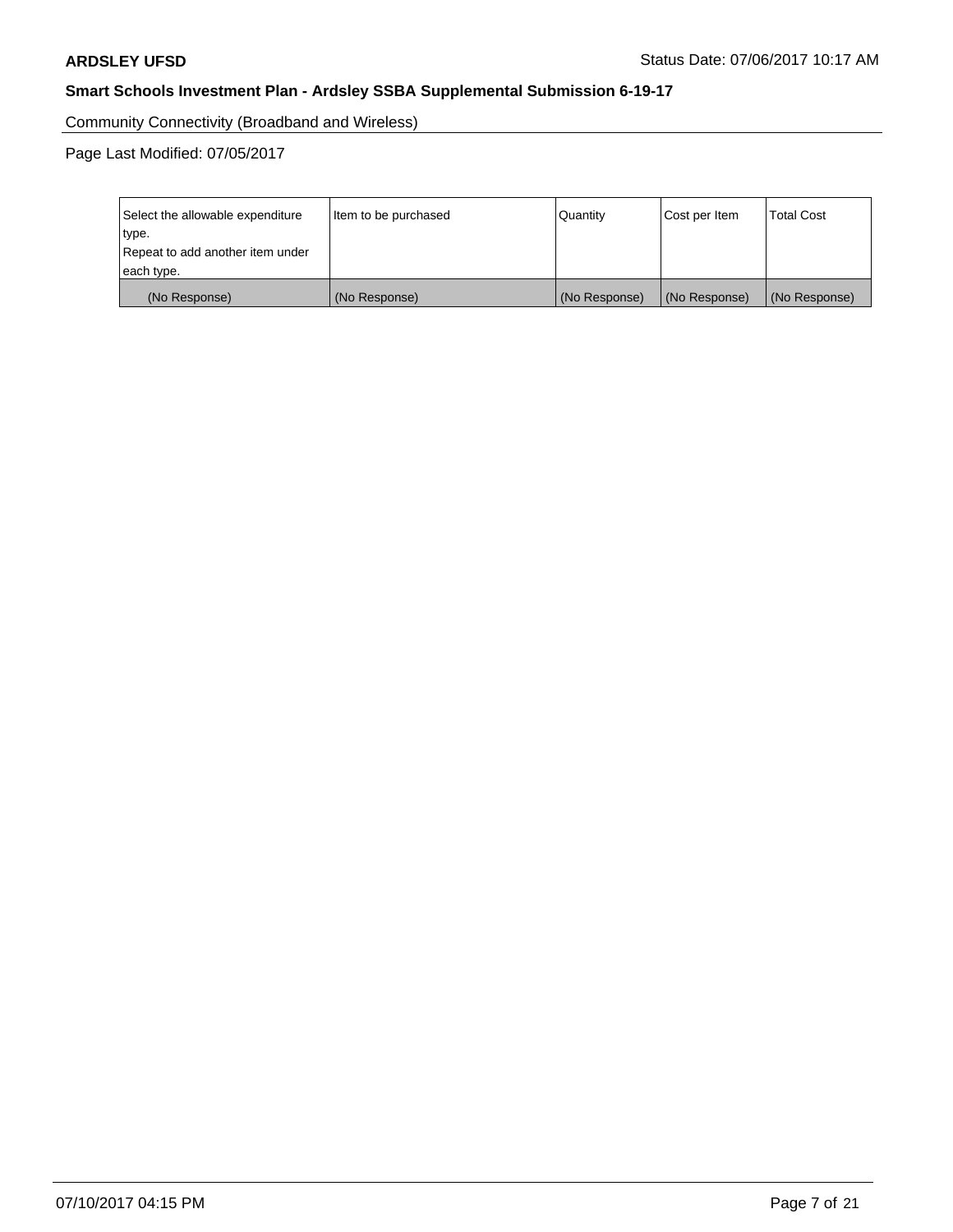## Classroom Learning Technology

Page Last Modified: 07/05/2017

## **Questions**

**1. In order for students and faculty to receive the maximum benefit from the technology made available under the Smart Schools Bond Act, their school buildings must possess sufficient connectivity infrastructure to ensure that devices can be used during the school day. Smart Schools Investment Plans must demonstrate that sufficient infrastructure that meets the Federal Communications Commission's 100 Mbps per 1,000 students standard currently exists in the buildings where new devices will be deployed, or is a planned use of a portion of Smart Schools Bond Act funds, or is under development through another funding source.**

**Smart Schools Bond Act funds used for technology infrastructure or classroom technology investments must increase the number of school buildings that meet or exceed the minimum speed standard of 100 Mbps per 1,000 students and staff within 12 months. This standard may be met on either a contracted 24/7 firm service or a "burstable" capability. If the standard is met under the burstable criteria, it must be:**

**1. Specifically codified in a service contract with a provider, and**

**2. Guaranteed to be available to all students and devices as needed, particularly during periods of high demand, such as computer-based testing (CBT) periods.**

**Please describe how your district already meets or is planning to meet this standard within 12 months of plan submission.**

The District had 71.84Mb/s per 1000 students which did not meet the standard. However, the District contracted with its existing provider to increase the our total bandwidth to 300Mb/s which has raised our access to approximately 143.7Mb/s per 1000 Students. We now exceed the requirement. We used monies in contractual services to do this upgrade on April, 2016. Our upgrade is now complete and costs the District \$4332 a month. We will not be using Smart Schools monies for this.

- **1a. If a district believes that it will be impossible to meet this standard within 12 months, it may apply for a waiver of this requirement, as described on the Smart Schools website. The waiver must be filed and approved by SED prior to submitting this survey.**
	- $\Box$  By checking this box, you are certifying that the school district has an approved waiver of this requirement on file with the New York State Education Department.

#### **2. Connectivity Speed Calculator (Required)**

|                         | Number of<br>Students | Multiply by<br>100 Kbps | to Convert to<br>Required<br>Speed in Mb | Divide by 1000 Current Speed Expected<br>lin Mb | Speed to be<br>Attained Within Required<br>12 Months | Expected Date<br>When<br>Speed Will be<br><b>Met</b> |
|-------------------------|-----------------------|-------------------------|------------------------------------------|-------------------------------------------------|------------------------------------------------------|------------------------------------------------------|
| <b>Calculated Speed</b> | 2,106                 | 210,600                 | 210.6                                    | 300                                             | l (No<br>Response)                                   | (No<br>Response)                                     |

**3. If the district wishes to have students and staff access the Internet from wireless devices within the school building, or in close proximity to it, it must first ensure that it has a robust Wi-Fi network in place that has sufficient bandwidth to meet user demand.**

**Please describe how you have quantified this demand and how you plan to meet this demand.**

Our campus is completely WI-FI enabled. We have access points in every classroom and office. Our bandwidth has been upgraded to 300 Mbps. We have no trouble meeting user demand. We regularly look at our internet traffic reports to ensure that there are no bottlenecks.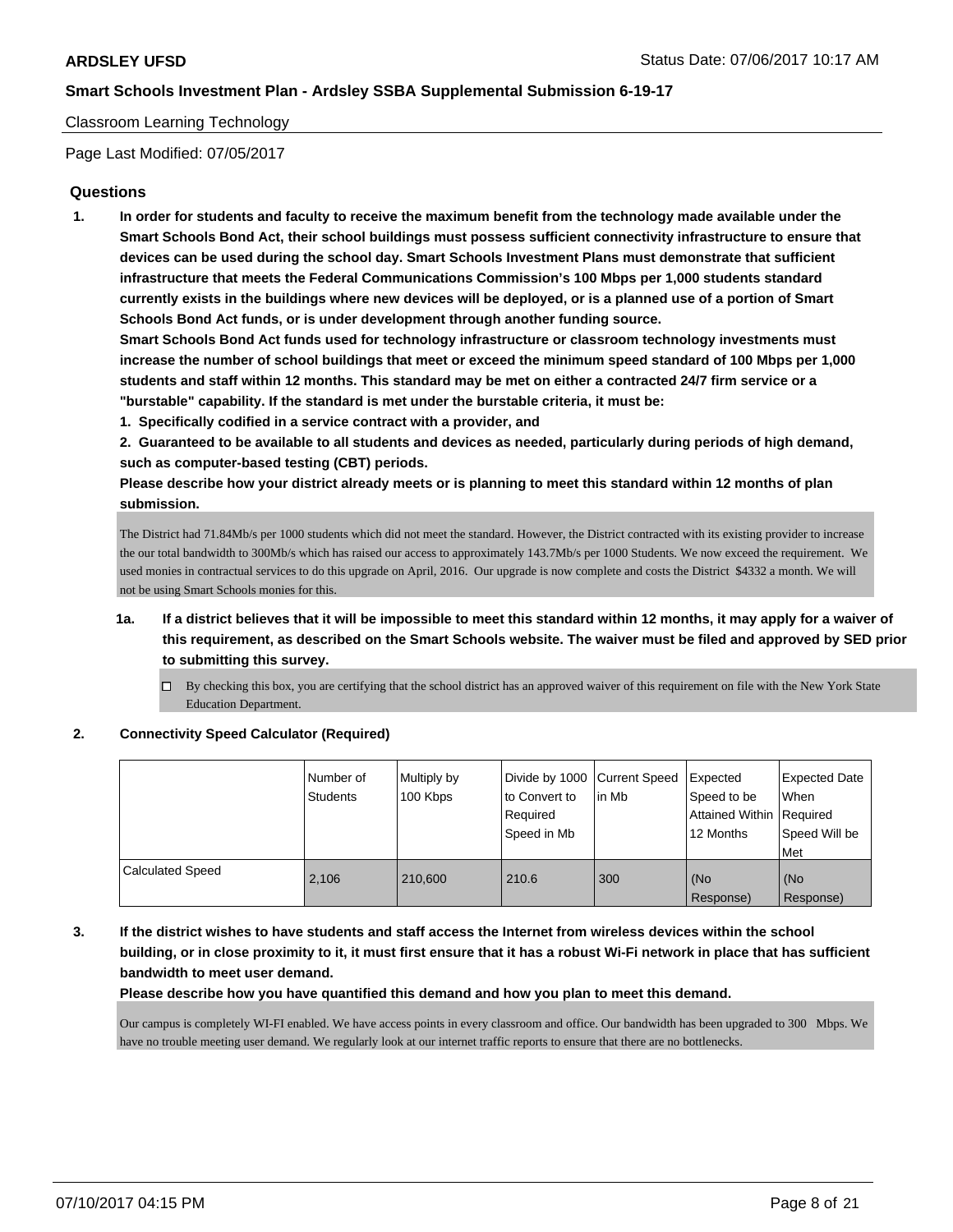## Classroom Learning Technology

Page Last Modified: 07/05/2017

**4. All New York State public school districts are required to complete and submit an Instructional Technology Plan survey to the New York State Education Department in compliance with Section 753 of the Education Law and per Part 100.12 of the Commissioner's Regulations.**

**Districts that include educational technology purchases as part of their Smart Schools Investment Plan must have a submitted and approved Instructional Technology Plan survey on file with the New York State Education Department.**

- By checking this box, you are certifying that the school district has an approved Instructional Technology Plan survey on file with the New York State Education Department.
- **5. Describe the devices you intend to purchase and their compatibility with existing or planned platforms or systems. Specifically address the adequacy of each facility's electrical, HVAC and other infrastructure necessary to install and support the operation of the planned technology.**

We are purchasing Chromebooks, iPads, laptops and printers. We currently have these devices in our environment. These purchases are replacing antiquated equipment currently in our schools for which power already exists. Therefore, they are compatible with our existing platforms/systems. Our Director of Facilities and our technology support provider Edutek LTD. both affirm that we have a more than adequate electrical supply to support these purchases.

We need to increase the amount of computer hardware to prepare for computer based testing. We are also replacing obsolete equipment.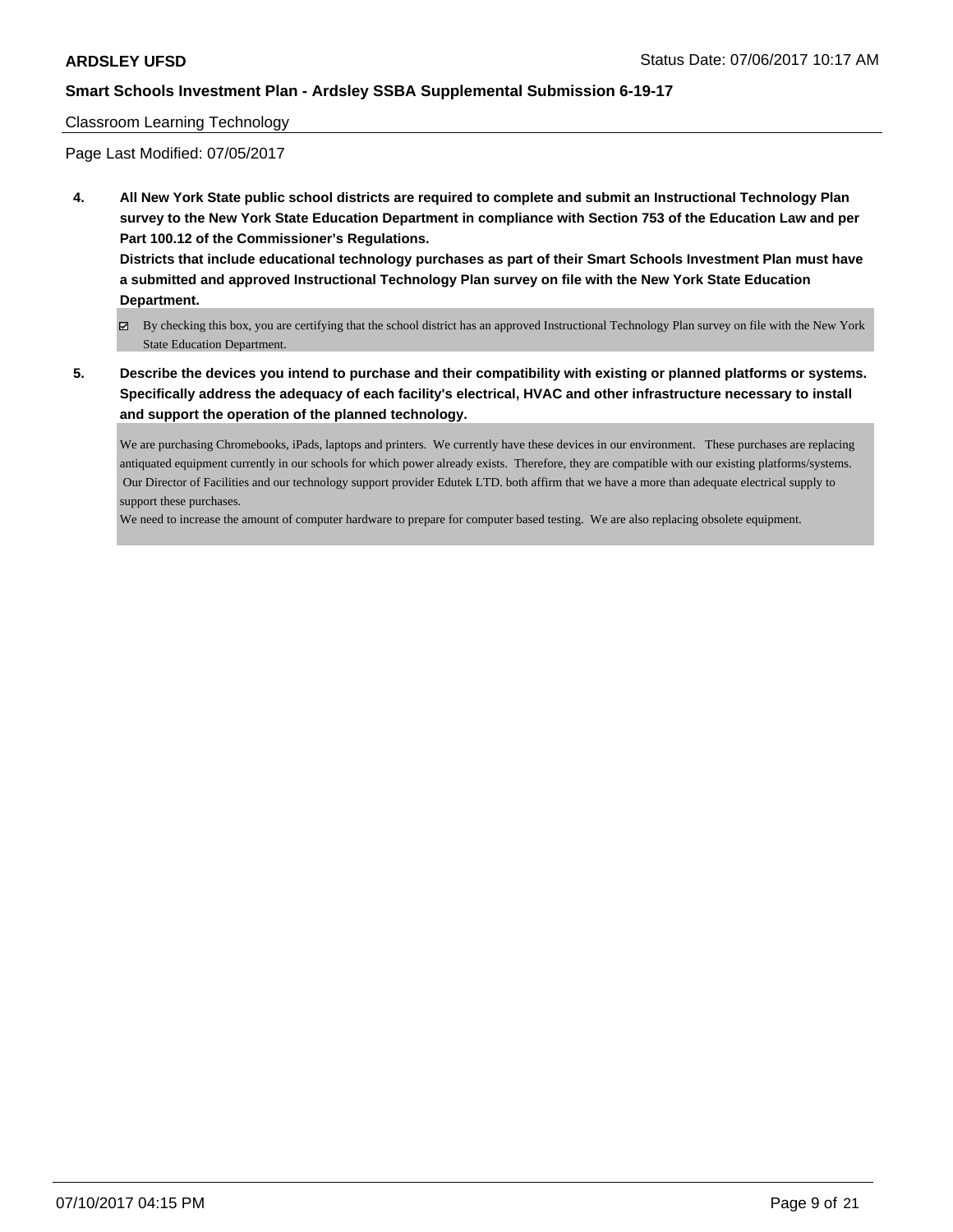#### Classroom Learning Technology

Page Last Modified: 07/05/2017

- **6. Describe how the proposed technology purchases will:**
	- **> enhance differentiated instruction;**
	- **> expand student learning inside and outside the classroom;**
	- **> benefit students with disabilities and English language learners; and**
	- **> contribute to the reduction of other learning gaps that have been identified within the district.**

**The expectation is that districts will place a priority on addressing the needs of students who struggle to succeed in a rigorous curriculum. Responses in this section should specifically address this concern and align with the district's Instructional Technology Plan (in particular Question 2 of E. Curriculum and Instruction: "Does the district's instructional technology plan address the needs of students with disabilities to ensure equitable access to instruction, materials and assessments?" and Question 3 of the same section: "Does the district's instructional technology plan address the provision of assistive technology specifically for students with disabilities to ensure access to and participation in the general curriculum?"**

The District's Technology Plan emphasizes issues of access and equity. Ardsley has a significant population of students with disabilities. The purchase made within this plan ensure that:

- Special education teachers, ENL teachers and literacy support providers have access to individual devices that they can use to plan instruction;
- Special education, ENL, and literacy support teachers receive professional learning specifically on using technology to meet the academic needs of their students and to provide individualized, differentiated instruction that allows their children to access the general curriculum. ENL teachers also have attended trainings and conferences that specifically target the integration of technology into their instruction. Literacy teachers have access to assistive technology that provides visual and audio access to text;
- Students with disabilities and those in need of academic support have access to a range of technology (laptops, Chromebooks, iPads) that will allow them to work with tools that supports their learning strengths and reflect their personal learning preferences;
- Will enable students with disabilities and all students with identified learning gaps to prepare for and to successfully navigate computer-based testing;
- Special education teachers receive professional learning that supports them in using instructional technology to enable students with disabilities to develop strong critical thinking and self-management skills that will ensure that they are successful in mainstream learning environments;
- Our related service providers use technology to deliver speech and language instruction. They use it to allow students to develop oral language facility through activities that promote speaking and listening;
- Special education, ENL, literacy support, guidance, emotional support, DBT and related service providers all use technology to progress monitor. They are trained to use it to support their students in self-managing their learning and to move constructively through their day;
- Technology is used in our guidance, emotional support and in our DBT program. It serves as an instructional support and also includes software that helps these students self-manage their learning and regulate their behavior. It also enables them and their providers to progress monitor.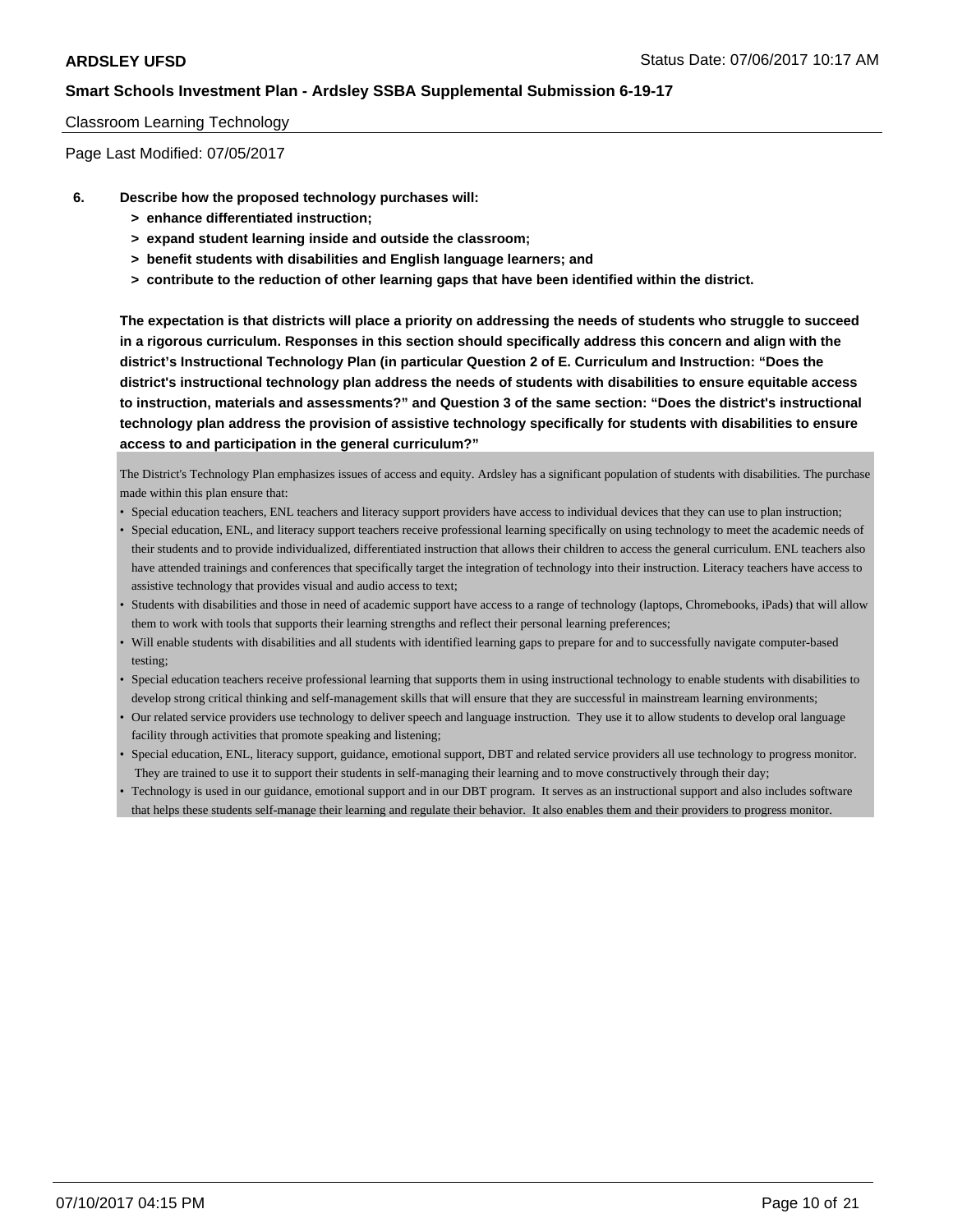## Classroom Learning Technology

Page Last Modified: 07/05/2017

**7. Where appropriate, describe how the proposed technology purchases will enhance ongoing communication with parents and other stakeholders and help the district facilitate technology-based regional partnerships, including distance learning and other efforts.**

Ardsley has a robust ongoing communication system with our families and our communities. As a result, our purchases are intended to enrich the delivery of curriculum and to ensure that technology is fully integrated into instruction. We use technology to communicate with our families in the following ways:

- We broadcast our BOE meetings to ensure that our families and our community can stay current in what is happening in the District;
- We use email blasts, text messages and robocalls to alert families and our community of changes in the school schedule, of noteworthy news and student accomplishments, of extracurricular activities, and of important local, state and federal news that impacts the community;
- We have a website that is replete with district resources and information about our schools;
- Teachers in the middle and high schools are required to use eChalk to communicate with families about assignments/tests/quizzes, class news and general reminders. Many of these teachers also use Google Classrooms and Edmodo to create on-line environments where teachers, students and families can interact in real time around learning and achievement;
- Teachers in the elementary school use Shutterfly to create interactive websites to display student work, to display videos and photographs of the children at work, and to post assignments and reminders about school and class events;
- We have a free iPhone and Android District app. This provides information to our families and community that mirrors the content of our website, and our blasts. ;
- We have email addresses set up for families and the community to provide feedback on specific issues (ex. our budget, our bond issues). In this way, we can be alerted immediately to reactions to major issues impacting the district.
- We have created with the Edith Winthrop Teacher Center a technology consortium that provides a very wide range of professional learning for our teachers. This regional partnership allows us to construct a series of course offerings that reflects our shared priorities and goals. These courses are facilitated by teachers for teachers, and is supervised by the Teacher Center, by the Assistant Superintendents for Curriculum and Instruction and the Directors of Technology for the Rivertown regions. All of these districts use GAFE, and have similar technology (Chromebooks, iPads, Macbooks, Smartboards, etc);
- We use OC 21 for our distance learning elective offerings. Last year, we created a partnership with the Dobbs Ferry Schools and Mercy College to offer a programming course;
- We recently completed a five year strategic planning process that included groups of teachers, students, district employees, members of the community and our families. The group strongly supported the creation of a STEM-D learning sequences. In deciding how to use our Smart Schools allocation, we used feedback provided by this group to guide our proposed purchases.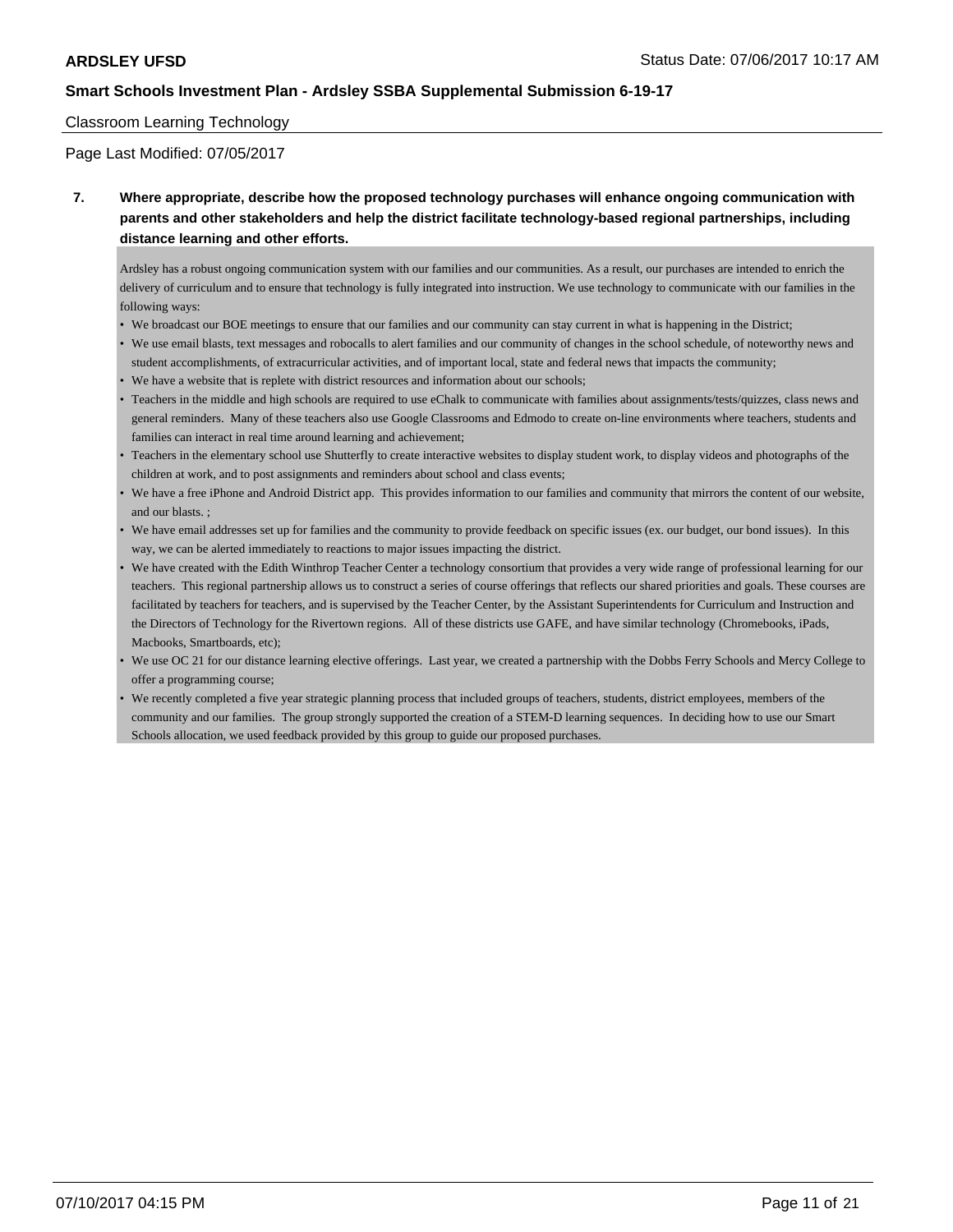#### Classroom Learning Technology

Page Last Modified: 07/05/2017

**8. Describe the district's plan to provide professional development to ensure that administrators, teachers and staff can employ the technology purchased to enhance instruction successfully.**

**Note: This response should be aligned and expanded upon in accordance with your district's response to Question 1 of F. Professional Development of your Instructional Technology Plan: "Please provide a summary of professional development offered to teachers and staff, for the time period covered by this plan, to support technology to enhance teaching and learning. Please include topics, audience and method of delivery within your summary."**

The District recognizes the importance of ongoing and sustained professional development for staff and students. Professional development opportunities to further this new classroom learning community will be provided by the District, Edith Winthrop Teacher Center, Lower Hudson Regional Information Center (LHRIC)-Model Schools and Personal Learning Networks. Many teachers rely on learning communities for professional development such as Google Plus, Facebook, Twitter and YouTube.

 The district commits a significant amount of its curriculum and instruction funds to support teachers professional learning. We provide monies for technology study groups throughout the year, for technology integration work in the summer, and to support the learning of new technology on Superintendent's Conference Days. We also regularly send teachers to conferences and workshops where they acquire skills in using technology to differentiate instruction.

 We have offered a wide range of professional learning opportunities in the past several years. We dedicated these resources to build teachers' proficiency and comfort using technology, to develop understandings around best practices in technology use, to develop facility in integrating technology into instruction, to support the District's move to a GAFE environment, and to provide our students with innovative experiences in which to explore the impact of technology on their world. We created the Edith Winthrop Technology Initiative with four neighboring districts to offer courses, for example, on: Google Drive, Google Classroom, Teaching with Chromebooks, Google Apps for Educators, Introduction to Smartboard Use, Advanced Smartboard Use, Maximizing the Use of District On-Line Subscriptions, Digital Publishing, iBook Author, Skype in the Classroom, and Google Tools. We participate in the Model Schools Initiative. Model Schools provides professional development for our teachers as well. Examples of support they have given us: Appy Hour, eChalk, iPads in the Classroom, iPads as Assistive Technology, Microsoft Office, Chromebook Apps, Use of Document Cameras, Using iPad Apps to Support At-Risk Learners, iMovie, Digital Storytelling, Using Technology to Enhance RTI Strategies, Coding, STEM, Game Design and Flipped Instruction. We sent several teachers to become Google Certified Educators and Google Innovators. We regularly send teachers to conferences at Model Schools, and at the TECH Expo. Our technical support provider Edutek LTD provides personalized professional learning support to teachers and helps them to troubleshoot.

- **9. Districts must contact the SUNY/CUNY teacher preparation program that supplies the largest number of the district's new teachers to request advice on innovative uses and best practices at the intersection of pedagogy and educational technology.**
	- $\boxtimes$  By checking this box, you certify that you have contacted the SUNY/CUNY teacher preparation program that supplies the largest number of your new teachers to request advice on these issues.
	- **9a. Please enter the name of the SUNY or CUNY Institution that you contacted.**

SUNY-Oswego

**9b. Enter the primary Institution phone number.**

315-312-2102

**9c. Enter the name of the contact person with whom you consulted and/or will be collaborating with on innovative uses of technology and best practices.**

Pamela Michel

**10. A district whose Smart Schools Investment Plan proposes the purchase of technology devices and other hardware must account for nonpublic schools in the district.**

**Are there nonpublic schools within your school district?**

Yes

 $\boxtimes$  No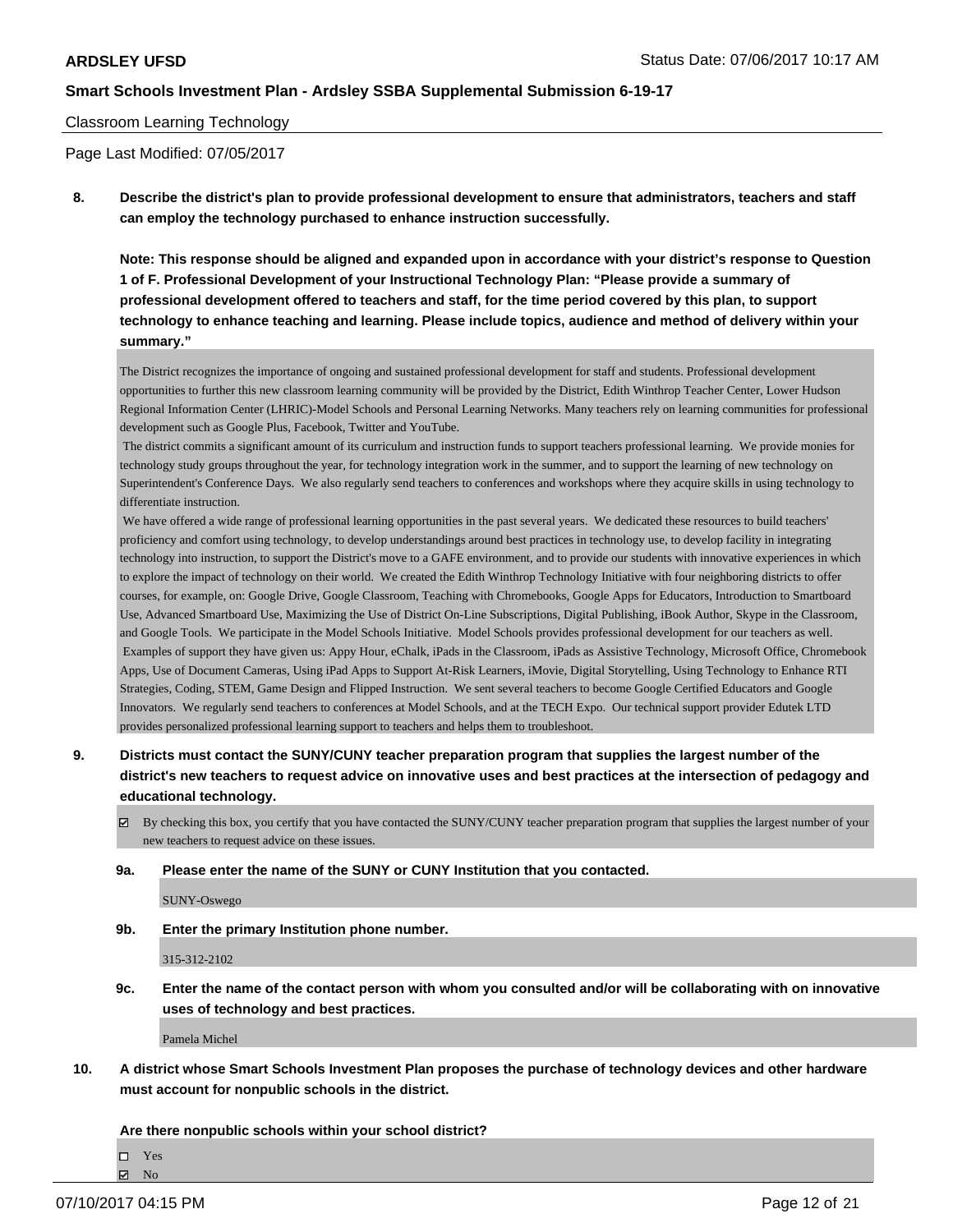### Classroom Learning Technology

Page Last Modified: 07/05/2017

## **11. Nonpublic Classroom Technology Loan Calculator**

**The Smart Schools Bond Act provides that any Classroom Learning Technology purchases made using Smart Schools funds shall be lent, upon request, to nonpublic schools in the district. However, no school district shall be required to loan technology in amounts greater than the total obtained and spent on technology pursuant to the Smart Schools Bond Act and the value of such loan may not exceed the total of \$250 multiplied by the nonpublic school enrollment in the base year at the time of enactment.**

**See:**

**http://www.p12.nysed.gov/mgtserv/smart\_schools/docs/Smart\_Schools\_Bond\_Act\_Guidance\_04.27.15\_Final.pdf.**

|                                       | 1. Classroom<br>Technology<br>Sub-allocation | 2. Public<br>Enrollment<br>$(2014-15)$ | 3. Nonpublic<br>Enrollment<br>$(2014-15)$ | l 4. Sum of<br>Public and<br>l Nonpublic<br>Enrollment                                        | 15. Total Per<br>Pupil Sub-<br>allocation | 6. Total<br>Nonpublic Loan<br>Amount |
|---------------------------------------|----------------------------------------------|----------------------------------------|-------------------------------------------|-----------------------------------------------------------------------------------------------|-------------------------------------------|--------------------------------------|
| Calculated Nonpublic Loan<br>l Amount |                                              |                                        |                                           | (No Response)   (No Response)   (No Response)   (No Response)   (No Response)   (No Response) |                                           |                                      |

**12. To ensure the sustainability of technology purchases made with Smart Schools funds, districts must demonstrate a long-term plan to maintain and replace technology purchases supported by Smart Schools Bond Act funds. This sustainability plan shall demonstrate a district's capacity to support recurring costs of use that are ineligible for Smart Schools Bond Act funding such as device maintenance, technical support, Internet and wireless fees, maintenance of hotspots, staff professional development, building maintenance and the replacement of incidental items. Further, such a sustainability plan shall include a long-term plan for the replacement of purchased devices and equipment at the end of their useful life with other funding sources.**

 $\boxtimes$  By checking this box, you certify that the district has a sustainability plan as described above.

**13. Districts must ensure that devices purchased with Smart Schools Bond funds will be distributed, prepared for use, maintained and supported appropriately. Districts must maintain detailed device inventories in accordance with generally accepted accounting principles.**

 $\boxtimes$  By checking this box, you certify that the district has a distribution and inventory management plan and system in place.

**14. If you are submitting an allocation for Classroom Learning Technology complete this table. Note that the calculated Total at the bottom of the table must equal the Total allocation for this category that you entered in the SSIP Overview overall budget.**

|                          | Sub-Allocation |
|--------------------------|----------------|
| Interactive Whiteboards  | (No Response)  |
| <b>Computer Servers</b>  | (No Response)  |
| <b>Desktop Computers</b> | (No Response)  |
| <b>Laptop Computers</b>  | 46,091         |
| <b>Tablet Computers</b>  | 11,820         |
| <b>Other Costs</b>       | 7,967          |
| Totals:                  | 65,878         |
|                          |                |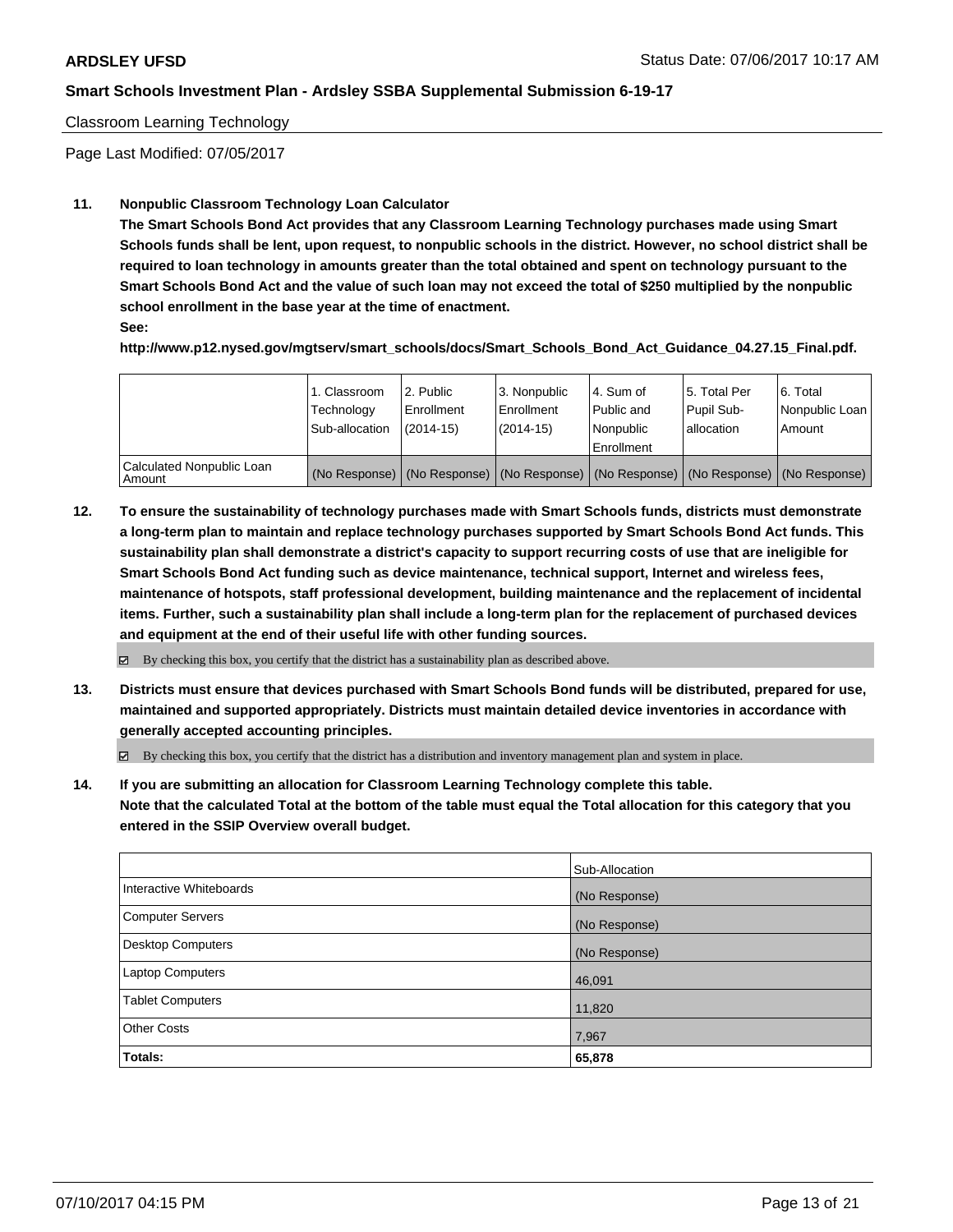## Classroom Learning Technology

Page Last Modified: 07/05/2017

**15. Please detail the type, quantity, per unit cost and total cost of the eligible items under each sub-category. This is especially important for any expenditures listed under the "Other" category. All expenditures must be capital-bond eligible to be reimbursed through the SSBA. If you have any questions, please contact us directly through smartschools@nysed.gov.**

**Please specify in the "Item to be Purchased" field which specific expenditures and items are planned to meet the district's nonpublic loan requirement, if applicable.**

**NOTE: Wireless Access Points that will be loaned/purchased for nonpublic schools should ONLY be included in this category, not under School Connectivity, where public school districts would list them. Add rows under each sub-category for additional items, as needed.**

| Select the allowable expenditure | Iltem to be Purchased        | Quantity       | Cost per Item | <b>Total Cost</b> |
|----------------------------------|------------------------------|----------------|---------------|-------------------|
| type.                            |                              |                |               |                   |
| Repeat to add another item under |                              |                |               |                   |
| each type.                       |                              |                |               |                   |
| <b>Laptop Computers</b>          | <b>ACER Laptops</b>          | 38             | 1,031         | 39,178            |
| <b>Laptop Computers</b>          | Chromebook                   | 31             | 223           | 6,913             |
| <b>Tablet Computers</b>          | iPAD                         | 30             | 394           | 11,820            |
| <b>Other Costs</b>               | <b>Computer Carts</b>        | $\overline{4}$ | 1,648         | 6,592             |
| <b>Other Costs</b>               | <b>Printers</b>              | 2              | 300           | 600               |
| <b>Other Costs</b>               | <b>Chromebook Management</b> | 31             | 25            | 775               |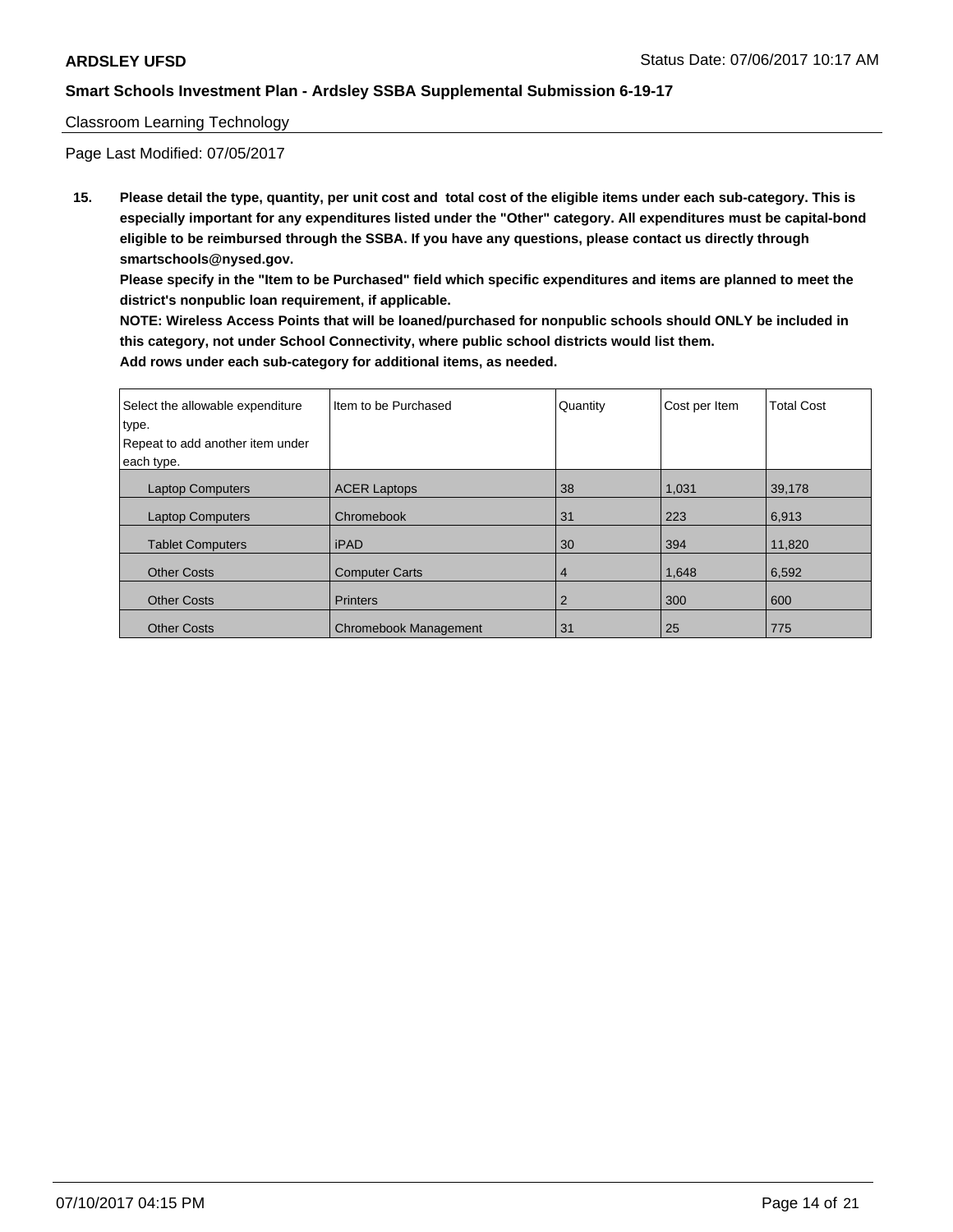#### Pre-Kindergarten Classrooms

Page Last Modified: 07/05/2017

#### **Group 1**

**1. Provide information regarding how and where the district is currently serving pre-kindergarten students and justify the need for additional space with enrollment projections over 3 years.**

(No Response)

- **2. Describe the district's plan to construct, enhance or modernize education facilities to accommodate prekindergarten programs. Such plans must include:**
	- **Specific descriptions of what the district intends to do to each space;**
	- **An affirmation that pre-kindergarten classrooms will contain a minimum of 900 square feet per classroom;**
	- **The number of classrooms involved;**
	- **The approximate construction costs per classroom; and**
	- **Confirmation that the space is district-owned or has a long-term lease that exceeds the probable useful life of the improvements.**

(No Response)

**3. Smart Schools Bond Act funds may only be used for capital construction costs. Describe the type and amount of additional funds that will be required to support ineligible ongoing costs (e.g. instruction, supplies) associated with any additional pre-kindergarten classrooms that the district plans to add.**

(No Response)

**4. All plans and specifications for the erection, repair, enlargement or remodeling of school buildings in any public school district in the State must be reviewed and approved by the Commissioner. Districts that plan capital projects using their Smart Schools Bond Act funds will undergo a Preliminary Review Process by the Office of Facilities Planning.**

**Please indicate on a separate row each project number given to you by the Office of Facilities Planning.**

| Project Number |  |
|----------------|--|
| (No Response)  |  |

**5. If you have made an allocation for Pre-Kindergarten Classrooms, complete this table. Note that the calculated Total at the bottom of the table must equal the Total allocation for this category that you entered in the SSIP Overview overall budget.**

| Totals:                                  | 0              |
|------------------------------------------|----------------|
| Other Costs                              | (No Response)  |
| Enhance/Modernize Educational Facilities | (No Response)  |
| Construct Pre-K Classrooms               | (No Response)  |
|                                          | Sub-Allocation |

**6. Please detail the type, quantity, per unit cost and total cost of the eligible items under each sub-category. This is especially important for any expenditures listed under the "Other" category. All expenditures must be capital-bond eligible to be reimbursed through the SSBA. If you have any questions, please contact us directly through smartschools@nysed.gov.**

**Add rows under each sub-category for additional items, as needed.**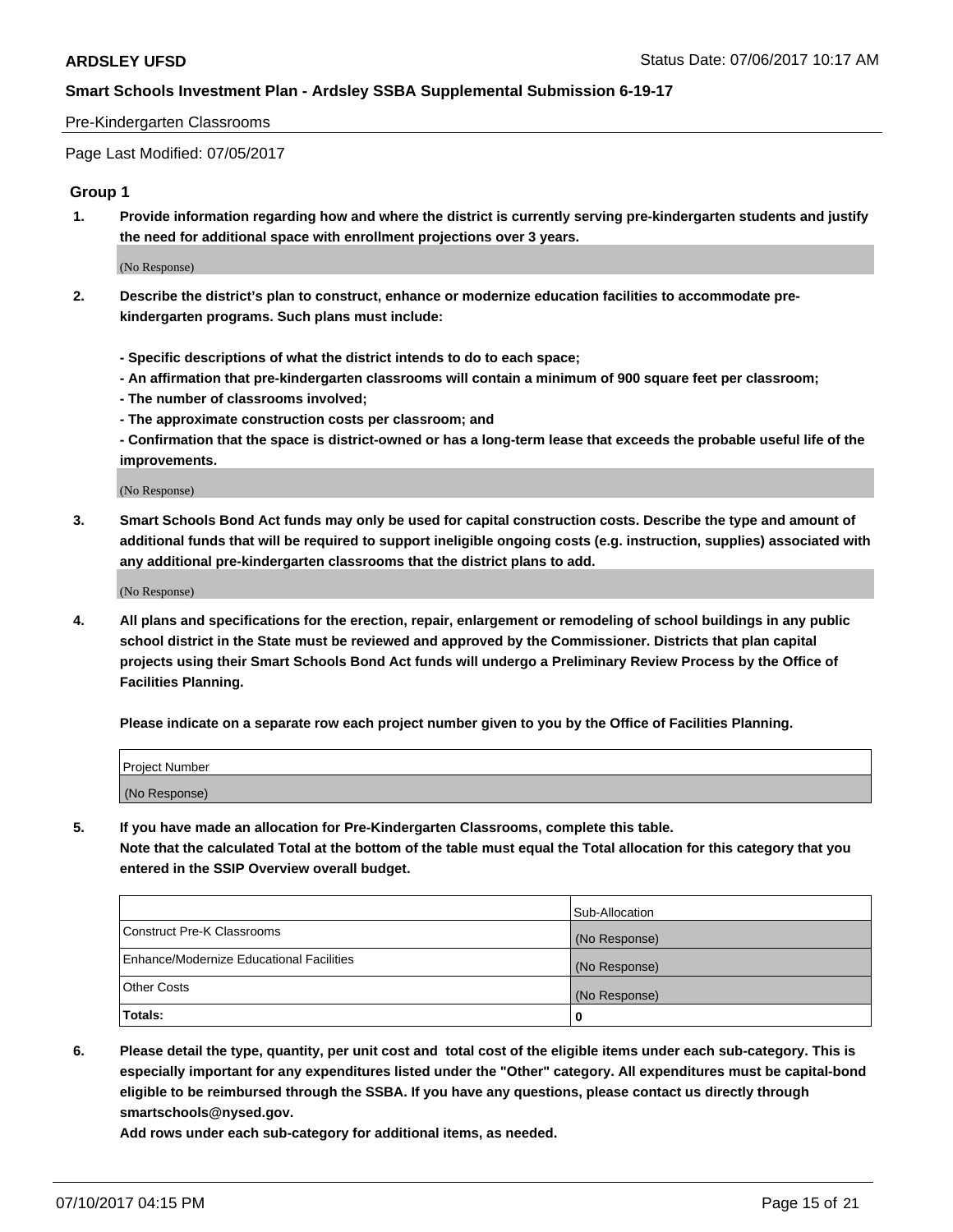# Pre-Kindergarten Classrooms

Page Last Modified: 07/05/2017

| Select the allowable expenditure | Item to be purchased | Quantity      | Cost per Item | <b>Total Cost</b> |
|----------------------------------|----------------------|---------------|---------------|-------------------|
| type.                            |                      |               |               |                   |
| Repeat to add another item under |                      |               |               |                   |
| each type.                       |                      |               |               |                   |
| (No Response)                    | (No Response)        | (No Response) | (No Response) | (No Response)     |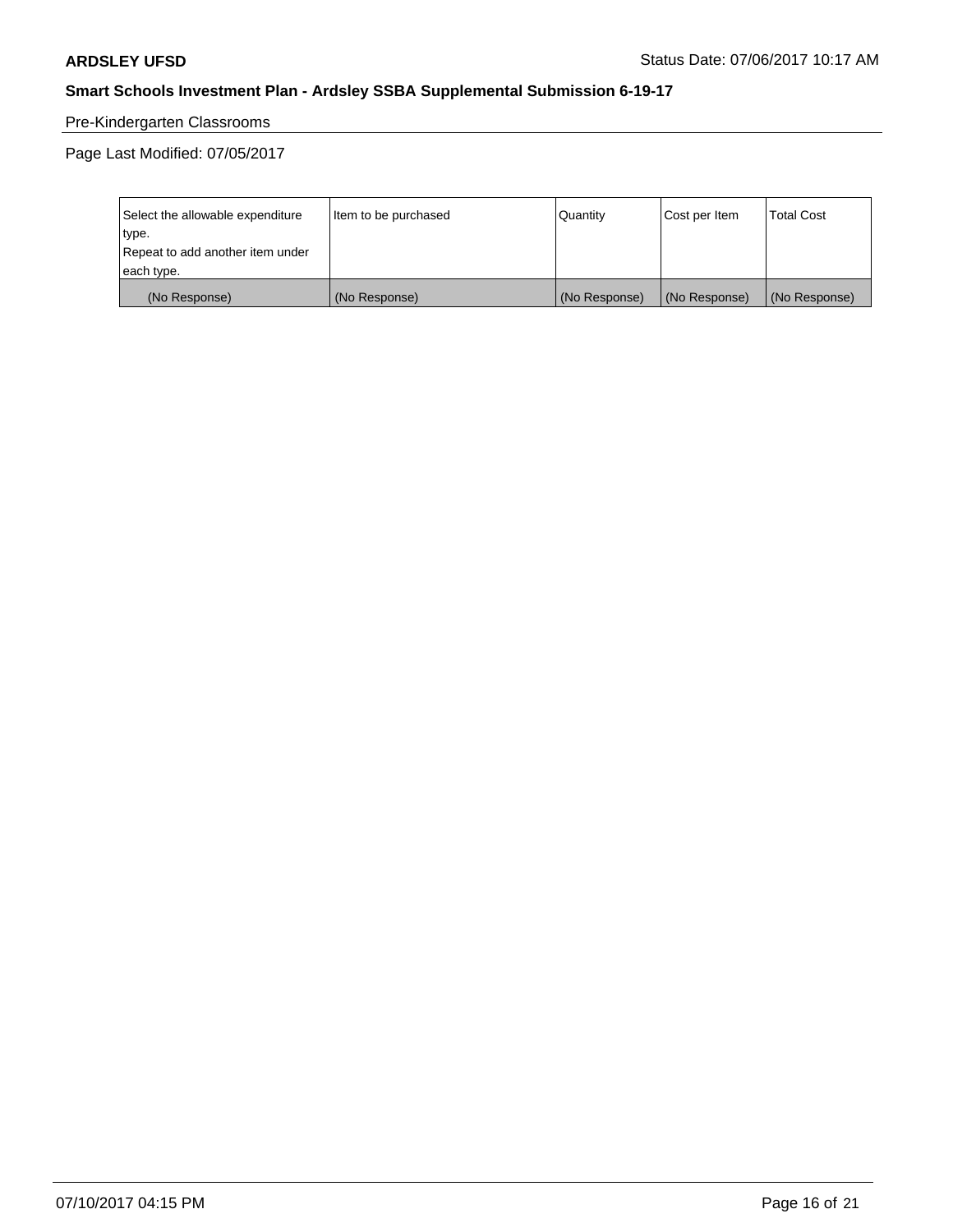Replace Transportable Classrooms

Page Last Modified: 07/05/2017

#### **Group 1**

**1. Describe the district's plan to construct, enhance or modernize education facilities to provide high-quality instructional space by replacing transportable classrooms.**

(No Response)

**2. All plans and specifications for the erection, repair, enlargement or remodeling of school buildings in any public school district in the State must be reviewed and approved by the Commissioner. Districts that plan capital projects using their Smart Schools Bond Act funds will undergo a Preliminary Review Process by the Office of Facilities Planning.**

**Please indicate on a separate row each project number given to you by the Office of Facilities Planning.**

| Project Number |  |
|----------------|--|
| (No Response)  |  |

**3. For large projects that seek to blend Smart Schools Bond Act dollars with other funds, please note that Smart Schools Bond Act funds can be allocated on a pro rata basis depending on the number of new classrooms built that directly replace transportable classroom units.**

**If a district seeks to blend Smart Schools Bond Act dollars with other funds describe below what other funds are being used and what portion of the money will be Smart Schools Bond Act funds.**

(No Response)

**4. If you have made an allocation for Replace Transportable Classrooms, complete this table. Note that the calculated Total at the bottom of the table must equal the Total allocation for this category that you entered in the SSIP Overview overall budget.**

|                                                | Sub-Allocation |
|------------------------------------------------|----------------|
| Construct New Instructional Space              | (No Response)  |
| Enhance/Modernize Existing Instructional Space | (No Response)  |
| Other Costs                                    | (No Response)  |
| Totals:                                        | $\Omega$       |

**5. Please detail the type, quantity, per unit cost and total cost of the eligible items under each sub-category. This is especially important for any expenditures listed under the "Other" category. All expenditures must be capital-bond eligible to be reimbursed through the SSBA. If you have any questions, please contact us directly through smartschools@nysed.gov.**

**Add rows under each sub-category for additional items, as needed.**

| Select the allowable expenditure | Item to be purchased | Quantity      | Cost per Item | <b>Total Cost</b> |
|----------------------------------|----------------------|---------------|---------------|-------------------|
| type.                            |                      |               |               |                   |
| Repeat to add another item under |                      |               |               |                   |
| each type.                       |                      |               |               |                   |
| (No Response)                    | (No Response)        | (No Response) | (No Response) | (No Response)     |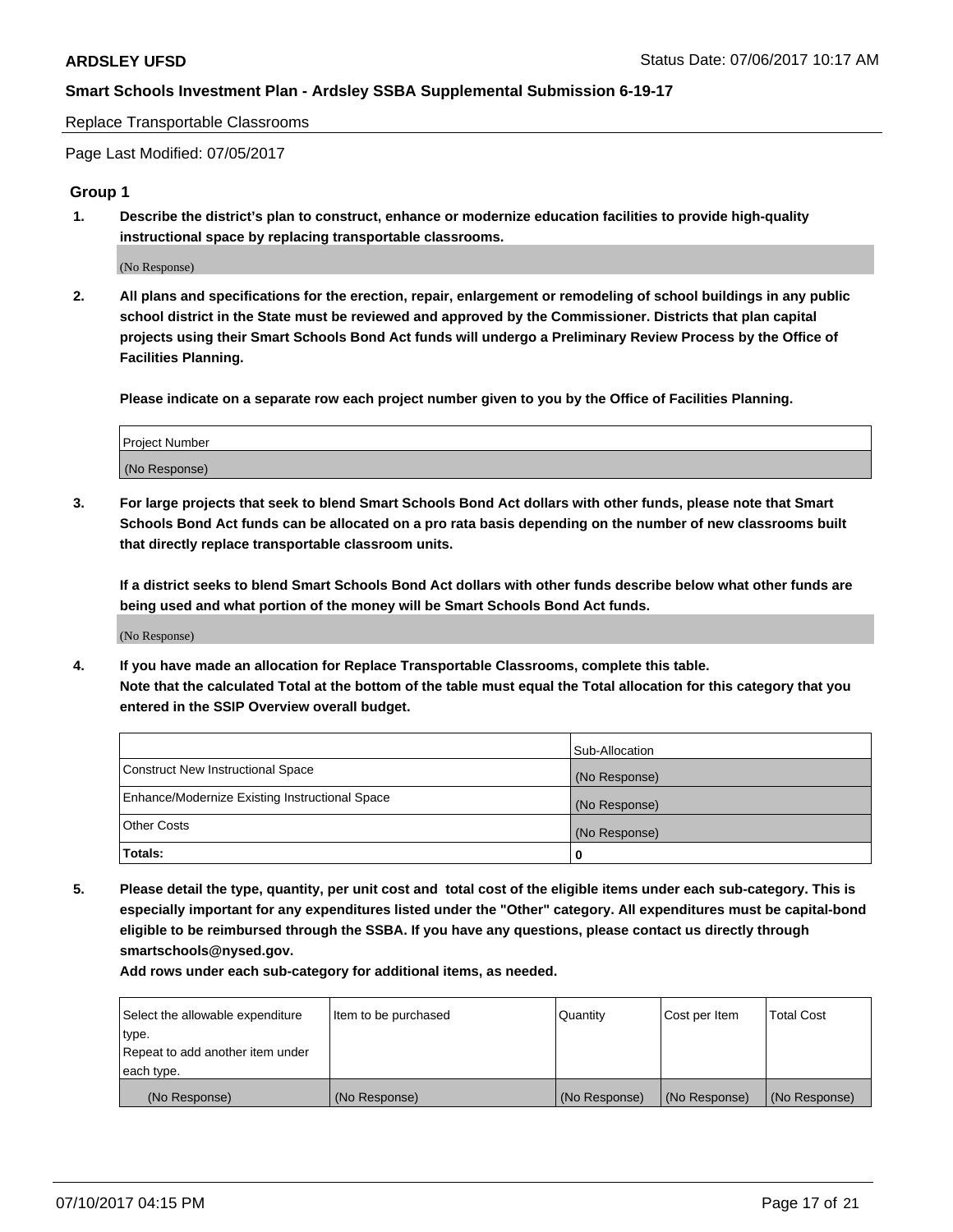### High-Tech Security Features

Page Last Modified: 07/05/2017

## **Group 1**

**1. Describe how you intend to use Smart Schools Bond Act funds to install high-tech security features in school buildings and on school campuses.**

(No Response)

**2. All plans and specifications for the erection, repair, enlargement or remodeling of school buildings in any public school district in the State must be reviewed and approved by the Commissioner. Districts that plan capital projects using their Smart Schools Bond Act funds will undergo a Preliminary Review Process by the Office of Facilities Planning.** 

**Please indicate on a separate row each project number given to you by the Office of Facilities Planning.**

| Project Number |  |
|----------------|--|
|                |  |
| (No Response)  |  |

- **3. Was your project deemed eligible for streamlined Review?**
	- Yes  $\hfill \square$  No
- **4. Include the name and license number of the architect or engineer of record.**

| Name          | l License Number |
|---------------|------------------|
| (No Response) | (No Response)    |

**5. If you have made an allocation for High-Tech Security Features, complete this table. Note that the calculated Total at the bottom of the table must equal the Total allocation for this category that you entered in the SSIP Overview overall budget.**

|                                                      | Sub-Allocation |
|------------------------------------------------------|----------------|
| Capital-Intensive Security Project (Standard Review) | (No Response)  |
| Electronic Security System                           | (No Response)  |
| <b>Entry Control System</b>                          | (No Response)  |
| Approved Door Hardening Project                      | (No Response)  |
| <b>Other Costs</b>                                   | (No Response)  |
| Totals:                                              | 0              |

**6. Please detail the type, quantity, per unit cost and total cost of the eligible items under each sub-category. This is especially important for any expenditures listed under the "Other" category. All expenditures must be capital-bond eligible to be reimbursed through the SSBA. If you have any questions, please contact us directly through smartschools@nysed.gov.**

**Add rows under each sub-category for additional items, as needed.**

| (No Response)                    | (No Response)        | (No Response) | (No Response) | (No Response)     |
|----------------------------------|----------------------|---------------|---------------|-------------------|
| each type.                       |                      |               |               |                   |
| Repeat to add another item under |                      |               |               |                   |
| type.                            |                      |               |               |                   |
| Select the allowable expenditure | Item to be purchased | Quantity      | Cost per Item | <b>Total Cost</b> |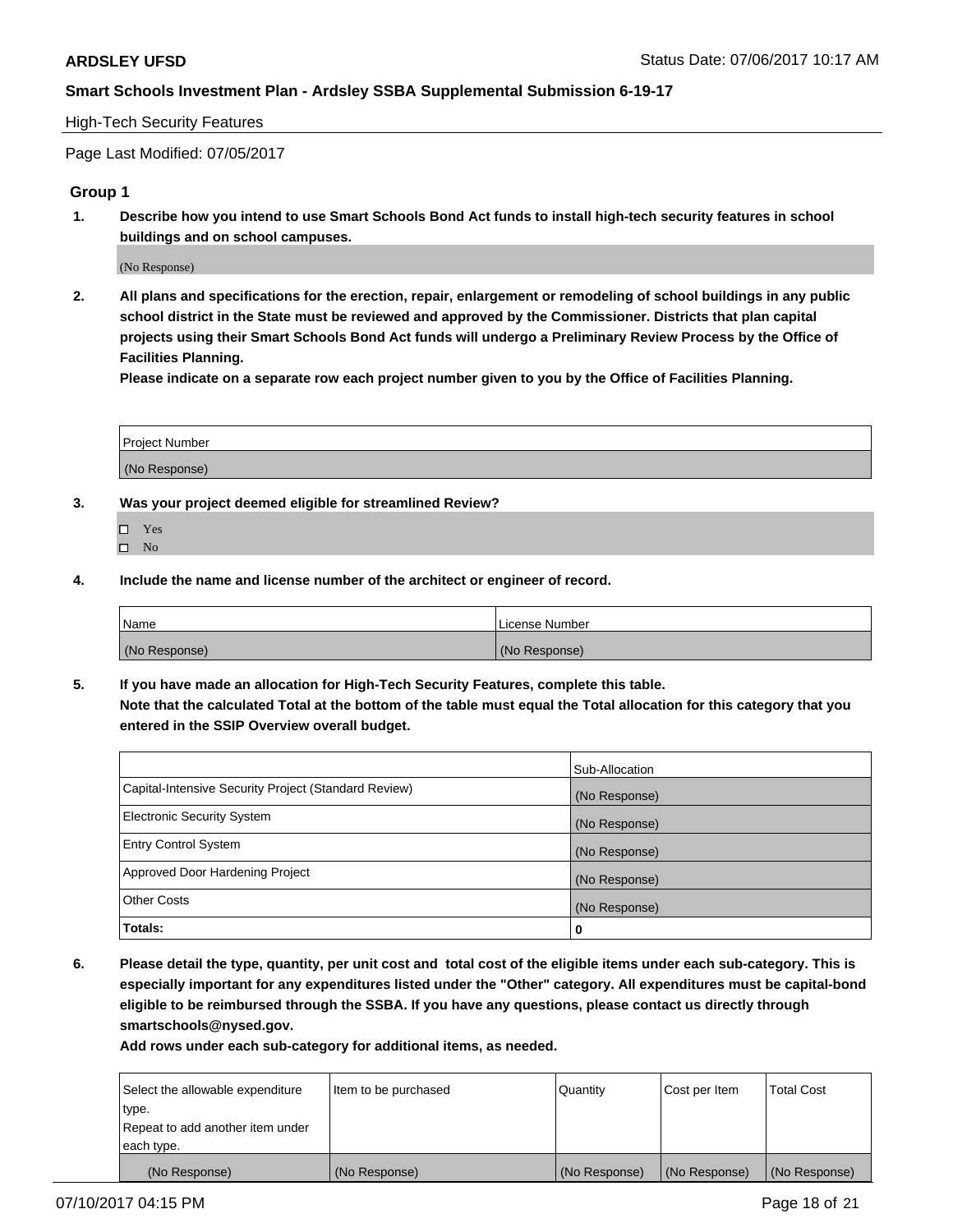# High-Tech Security Features

Page Last Modified: 07/05/2017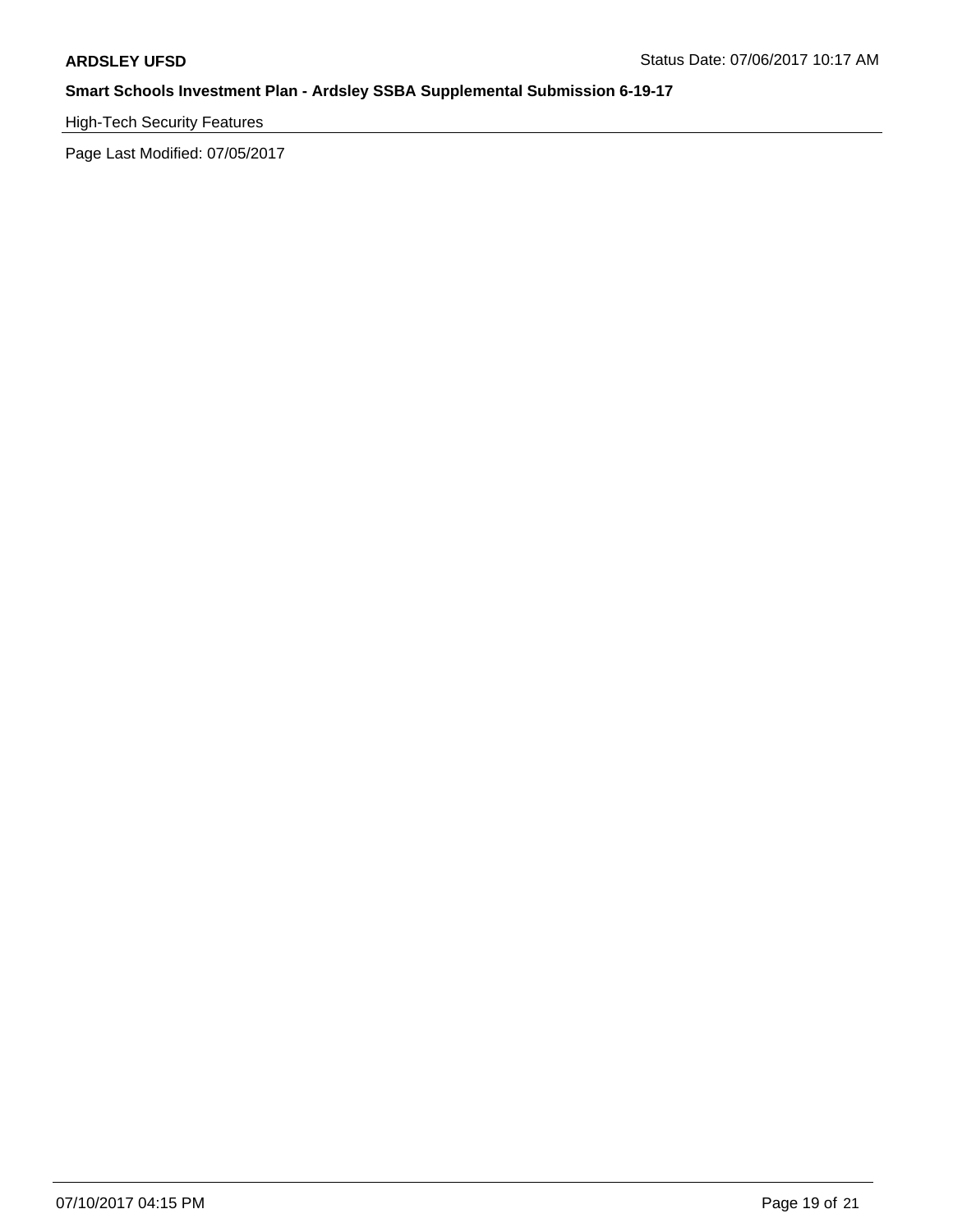Report

Page Last Modified: 07/05/2017